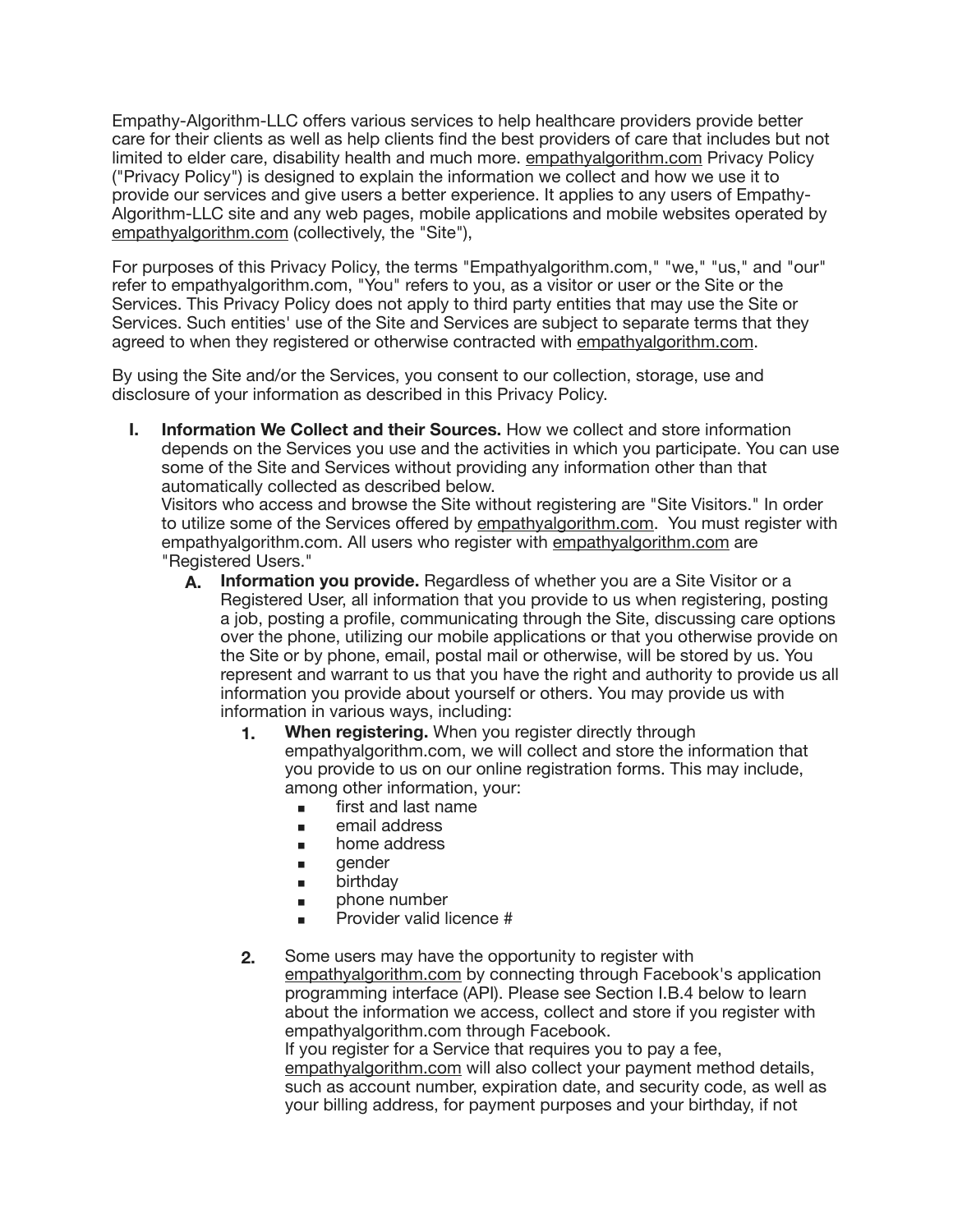previously provided.

- **4. When posting a provider profile, caregiver or client profile.** If you are a [empathyalgorithm.com](http://empathyalgorithm.com) registered user, we collect and store all of the additional information that you provide to us in your profile. This may include, among other information:
	- $\blacksquare$  details on the care you offer, including for example the type of care you provide, your availability, your location, your level of education, languages you speak, your ability to drive
	- related services you provide pictures you choose to post
	- **▪** your phone numbers
	- references, if you choose to provide them
	- any other information you choose to include in your profile
- **5. By telephone** Both Site Visitors and Registered Users may provide information to empathyalgorithm.com.com when they contact account associate or utilize certain Empathy-Algorithm-LLC Services, may offer by telephone. For example, if you call Empathy-Algorithm-LLC algorithm to discuss care options over the phone, we will collect and store all of the information you chose to provide to us, including but not limited to financial information, information about the care you or your loved one needs, health information about you or the loved one you seek care for, your contact information, etc. If you provide information about someone other than yourself, you represent that you have authority to do so.
- **6. Otherwise through the Site or by telephone, email, postal mail or chat** Certain Registered Users may provide additional information on the Site through other Site features and offerings such as our online communication platforms, groups and payment platforms and our senior care offerings. In some cases, Site Visitors may have the ability to provide us information through the Site, such as contact information. In addition, both Registered Users and Site Visitors may choose to provide information by phone, email, postal mail, or chat. We collect and store all of the information you provide us through these channels. Moreover, if you provide information about someone other than yourself through any of these channels, you represent that you have authority to do so.

## **B. Information provided by others**

**1. By Site Visitors, Registered Users and others** [empathyalgorithm.com](http://empathyalgorithm.com) also captures and collects information that Site Visitors, Registered Users and others provide about one another. For example, [empathyalgorithm.com](http://empathyalgorithm.com) Providers may invite Site Visitors, Registered Users or others to rate and indicate their relationship to the Care Provider on the Site. Additionally, certain Registered Users may post reviews about individual Care Providers. [empathyalgorithm.com](http://empathyalgorithm.com) may also obtain and post audio recordings of Care Provider references, which may also be accessed from the Site. In addition, certain Registered Users may communicate directly with one another through [empathyalgorithm.com](http://empathyalgorithm.com) platforms. Site Visitors, Registered Users and others also may provide us information about Registered Users by phone, email or postal mail. [empathyalgorithm.com](http://empathyalgorithm.com) captures and stores all information it receives from Site Visitors, Registered Users and others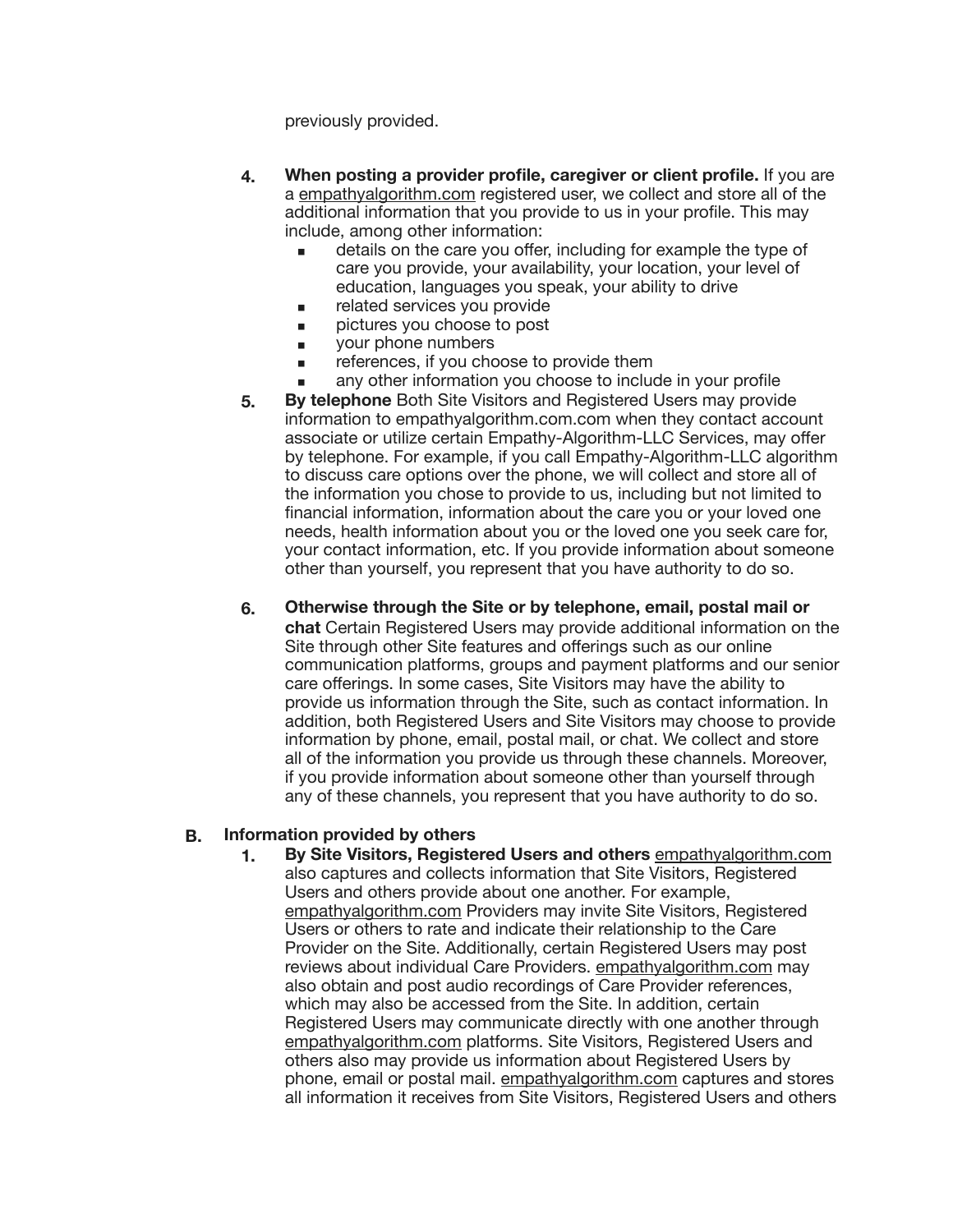about other Registered Users and Site Visitors.

- **2. By third parties to verify your information and representations**In order to promote the safety and integrity of the Site and Service, you authorize empathyalgorithm.com, as provided in the Terms of Use, to utilize third party service providers to check your information on an ongoing basis against a variety of sources, which may include, but are not limited to, national criminal databases, sex offender registries, certain media streams, terrorist watch lists, criminal and fugitive watch lists, fraud watch lists, law enforcement reports, and other data to assist us in verifying the information you provide us (such as your name, address, email address, etc.) and the representations and warranties you make in the Terms of Use and on the Site (such as representations regarding your criminal background) ("Preliminary Membership Screens"). The results of any Preliminary Membership Screens will be made available to empathyalgorithm.com
- **3. By third parties that perform background checks**As provided in the Terms of Use, we may provide some or all Registered Users and Site Visitors with the ability to request from a third-party consumer reporting agency that a background check be run on themselves or on Care Providers they are considering hiring using information that they and any subject Care Providers may provide. Any such background checks will be subject to the terms we establish for such checks on the Site pages where they are requested or authorized, the terms of this Privacy Policy, and our Terms of Use. [empathyalgorithm.com](http://empathyalgorithm.com) may receive a copy of, or otherwise have access to, any such background check, unless otherwise specified in this Privacy Policy or the Terms of Use.
- **4. By Facebook if you connect to empathyalgorithm.com through Facebook**You may have the opportunity to connect to [empathyalgorithm.com](http://empathyalgorithm.com) through Facebook's API when you register for [cempathyalgorithm.com](http://cempathyalgorithm.com) or after you have registered for [empathylgorithm.com.](http://empathylgorithm.com) If you connect to [empathyalgorithm.com](http://empathyalgorithm.com) through Facebook, either when you register or after you have registered, we will collect, store, and use in accordance with this Privacy Policy any and all information you agreed that Facebook could provide to [empathyalgorithm.com](http://empathyalgorithm.com) through its API. Your agreement (and our access to your information) takes place when you instruct, accept or allow Facebook to register you for a [empathyalgorithm.com](http://empathyalgorithm.com) Care.com account or otherwise connect to empathyalgorithm.com through Facebook. The information empathyalgorithm.com may access, collect and store may include the following, among other information, as allowed by you, Facebook's API, and your Facebook privacy settings:
	- **▪** your name
	- **■** your profile picture
	- **▪** your email address
	- **▪** your gender
	- **▪** your birthday
	- **■** your location (i.e. city)
	- **■** the names and pictures of your Facebook friends
	- **▪** your interests and affinity networks
	- other information you make publicly available via Facebook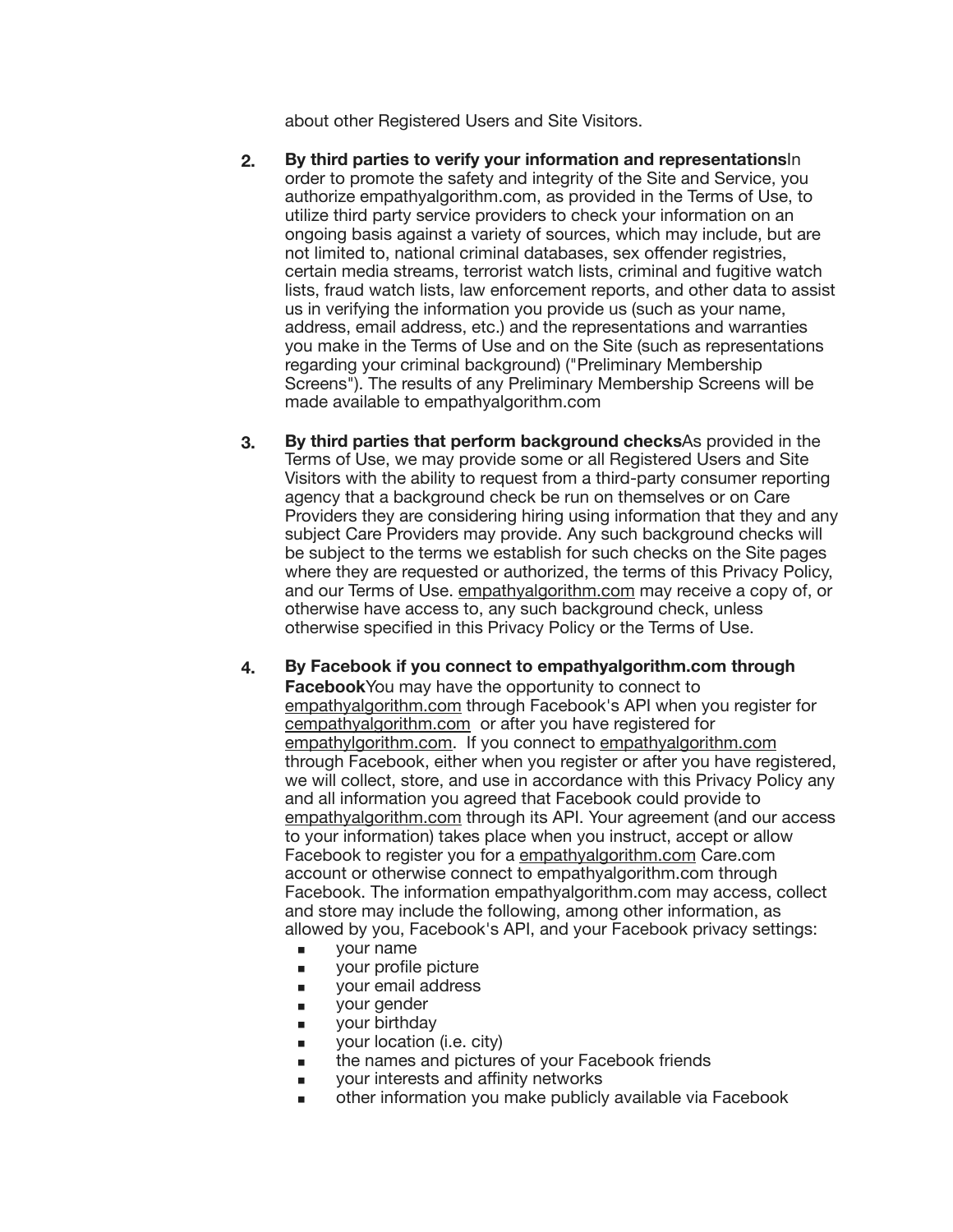- **5. By service providers you use in connection with our Services**If you engage a service provider through [empathyalgorithm.com](http://empathyalgorithm.com) such as a home care agency or a payments processor, that service provider may provide us with information about you or your loved ones, such as information relating to your transactions with the service provider.
- **6. By other sources**In addition, we may obtain information about you from other sources (e.g., partners, researchers, marketers, etc.), such as demographic data, and other information to enable us to comply with regulatory requirements, ensure the accuracy of data, better understand your likely interests, prevent fraud, etc. We may combine information that we collect from you with information about you from such other sources and use it in accordance with this Privacy Policy.
- **C. Information you expressly authorize us to collect**We may from time to time request permission to collect certain information from or about you. For example, if you use an empathyalgorithm.com mobile application, we may request permission to access information about the contacts listed in your mobile device phone book when you initiate an address book search for friends who have downloaded the application. We may also request permission to access and store your location (e.g., your precise GPS-based functionality on the mobile devices used to access the Site and Services). If you grant your permission, we will access and/or store such information unless you subsequently opt out by adjusting the settings in your mobile device. See your device manufacturer's instructions for further details.
- **D. Automatically collected information**We may automatically collect certain information about the computer or devices (including mobile devices) you use to access the Site and Services as described in this section below.
	- **1. Log files, IP addresses and information about your computer and mobile device**When you visit the Site, [empathyalgorithm.com](http://empathyalgorithm.com) receives the internet protocol ("IP") address of your computer (or the proxy server you use to access the internet), your computer operating system, the type of web browser you are using, and browser language. If you are using a mobile device, empathyalgorithm.com may also receive unique device identifiers and other information about your mobile or other device(s), and mobile operating system. We may correlate this information with other information we have about you. We may also automatically collect information related to the ways in which you interact with the Site and the Services, such as referring and exit pages, URLs, platform type, the number of clicks, domain names, landing pages, pages and content viewed (including ads viewed) and the order of such views, the amount of time spent on particular pages, the date and time you use the Services, error logs, and other similar information.
	- **2. Cookies and other technologies** A cookie is a tiny data file that resides on your computer, mobile phone, or other device, and allows us to recognize you when you return to the Site using the same computer (or mobile device) and web browser. Like most websites, we and our service providers use cookies, and tracking pixels to track Site usage and trends, evaluate the effectiveness of our ads both on and off our Site, customize your experience on the Site and improve the quality of our Services. For example, using these technologies we can determine,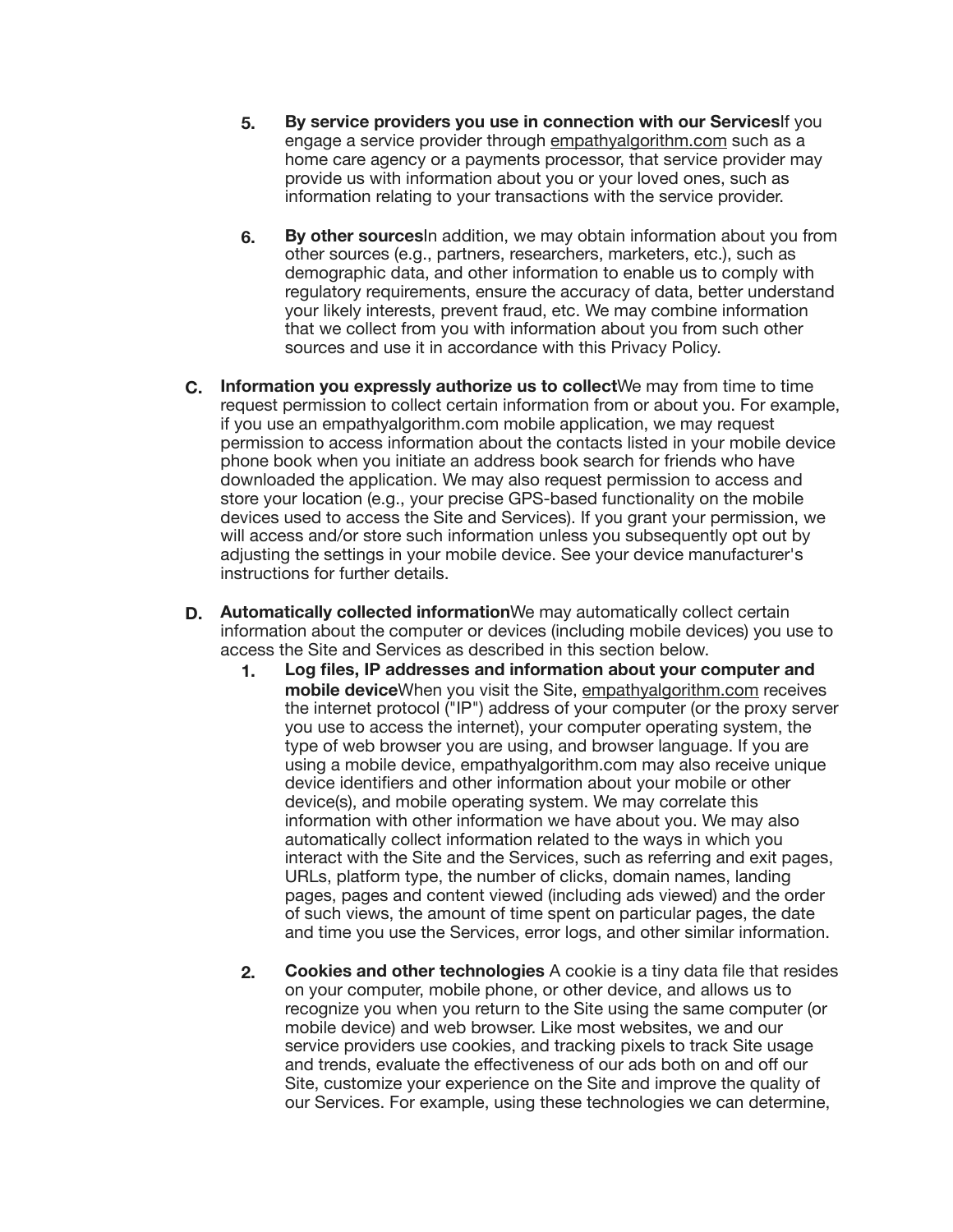among other things, which pages of our Site you visit and which ads you click on. Most browsers automatically accept cookies, but you can modify your browser settings to decline cookies. In some cases, however, doing so may impact your ability to use empathyalgorithm.com. Tracking pixels do not identify individual users, and the analysis of data obtained by tracking pixels is performed on an aggregate basis.

**3. Online analytics and advertising**When you visit our Site or open one of our emails, we may allow authorized third parties, such as ad servers, ad agencies, ad exchanges, ad technology vendors, and research firms, to place or recognize a unique cookie, pixel, and/or similar technologies on your browser in order to provide you relevant empathyalgorithm.com advertisements as you surf the Internet. These advertisements may be targeted to you based on information these authorized third parties know or infer about you and include in the cookies placed on your browser, and/or on information about your Internet browsing activities gathered through your browser. If you prefer not to receive these online behavioral advertisements, you may opt-out here at [support@empathyalgorithm.com](mailto:support@empathyalgorithm.com) In order for the opt-out to work, your browser must be set to accept third party cookies. Furthermore, if you buy a new computer or mobile device, change web browsers or delete the opt-out cookie, you will need to perform the opt-out task again. Please note that if you opt-out you may continue to receive empathyalgorithm.com advertisements as you surf the Internet, including contextual ads based on the content on a webpage you are visiting. However, these advertisements will not be displayed based on information contained in, or collected by, cookies or other technologies placed on your browser when you visit our Site or open our emails. We also use Google Analytics to measure Site usage and improve our visitor experience. The relevant data is provided to us by Google in the aggregate (i.e., individual users are not identified) and allows us to better understand our Site audience. The Google Analytics features implemented by us allow us (i) to evaluate and generate reports on certain demographic, behavioral, and interest metrics of users collected by Google, and (ii) to create advertising remarketing audiences and campaigns based on such metrics, which may be segmented into aggregated groups.

Visitors can opt-out of Google Analytics for Display Advertising and customize Google Display Network ads using the Ads Settings form at [https://www.google.com/settings/ads.](https://www.google.com/settings/ads)

**Do Not Track Notice.** Some browsers used to access the Internet may give you the option through "Do Not Track" settings associated with such browsers to request that a website operator not track your information across its website or other websites. We engage in such tracking in order to optimize and/or customize our Services, detect and respond to allegations of fraud, and to otherwise ensure the safety of our Registered Users and Site Visitors. While we do not currently honor such browser requests, we will not use your information in a manner that violates this Privacy Policy. In addition, you retain the ability to opt out of certain online analytics and advertising activities as discussed in this section above.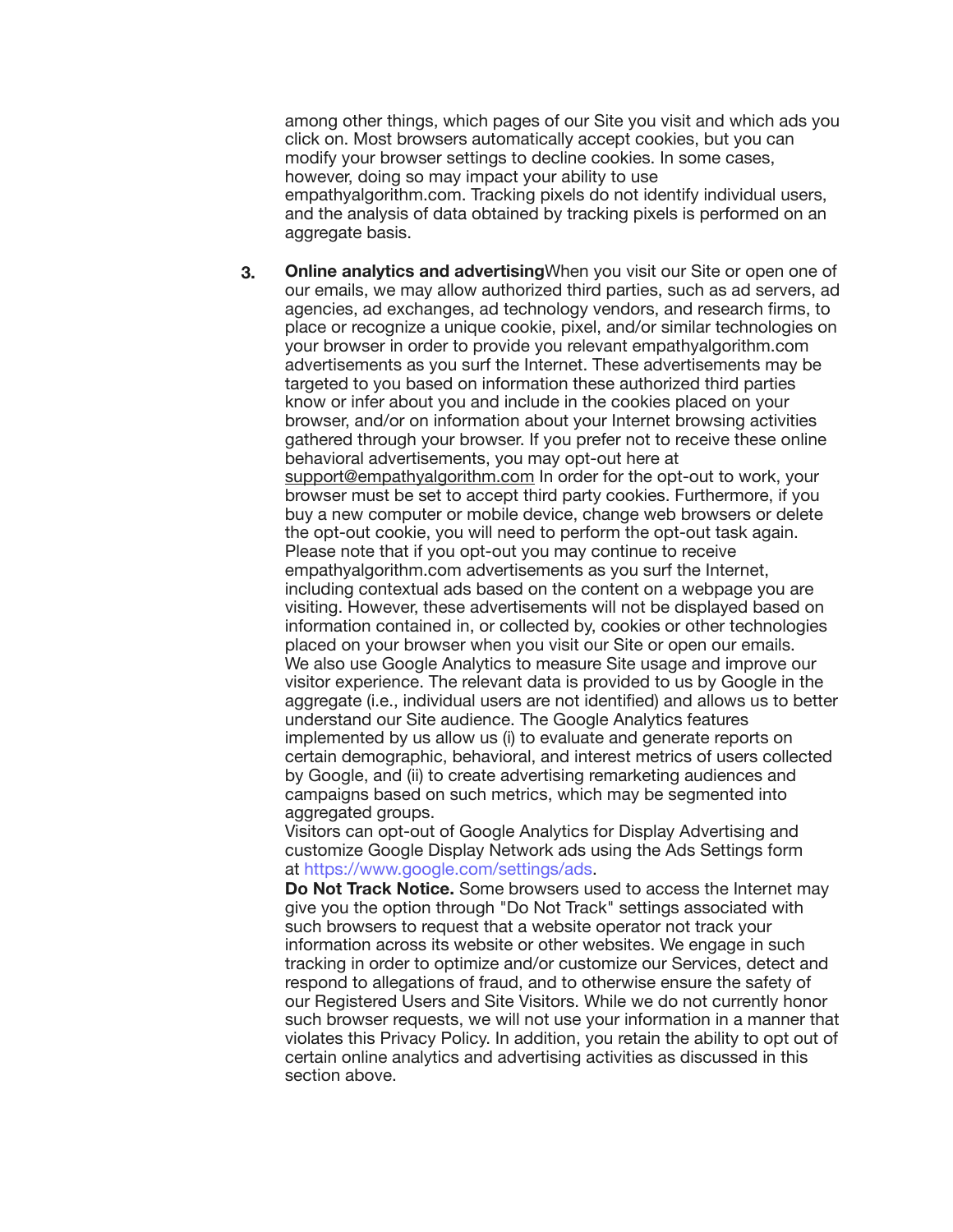- **4. Social media features and widgets**Our Site includes social media features and widgets, such as the Facebook "Like" button and the Facebook "Share" button. These features may collect your IP address, the URL of the page you are visiting on our Site, and may set a cookie to enable the feature to function properly. Social media features and widgets are either hosted by a third party or hosted directly on our Site. Your interactions with these features are governed by the privacy policy of the company providing it.
- **II. Purposes For Which We Use Information**In general, the information we collect is used for our business purposes: (1) to improve our Services and enhance your experience with empathyalgorithm.com, (2) to enable us to provide a safer community for all of our Registered Users, and (3) to help us communicate with you. For example, we may use your information to:
	- **A.** register and service your account;
	- **B.** Help providers get better insight into the care they provide
	- **C.** Help clients upload and post reviews based on how they perceive their loved ones are receiving care.
	- **D.** Use machine learning tools and analytics to help our registered users understand, analyze insights to the care they provide
	- **E.** include in Care Seeker profiles, job postings and Care Provider profiles;
	- **F.** contact you in response to questions and solicit feedback and input from you;
	- **G.** notify you about new features of the Services, special events, or products, services, and special offers, or other information that we believe will be of interest to you via email, SMS messages, or other media or networks;
	- **H.** enable Care Seekers with each other and with Care Providers to search based on the information the other has made available on the Site, and information others have provided about them;
	- **I.** connect Care Seekers with Care Providers that appear to meet their needs and preferences;
	- **J.** enable Registered Users to search for, find, interact, connect and share information with other Registered Users they may have an interest in interacting with;
	- **K.** enable Registered Users who connect to empathyalgorithm.com through Facebook to see which of their Facebook friends who have connected to empathyalgorithm.com through Facebook are Registered Users or friends with other Registered Users who have connected to empathyalgorithm.com through Facebook;
	- **L.** verify information you provide us as well as the representations and warranties you make to us in the Terms of Use or on the Site;
	- **M.** perform analytics and research aimed at improving the accuracy, effectiveness, usability, or popularity of the Services;
	- **N.** generate and review reports and data about our user base and usage patterns, including to improve the content and features of the Services or develop new Services;
	- **O.** otherwise help protect the safety and integrity of the Site and Care.com users; and
	- **P.** personalize promotional messages or content on the Site, via email or other ads on empathyalgorithm.com or third party sites.
- **III.** We may aggregate and/or de-identify information collected by the Site, the Services, or via other means so that the information is not intended to identify you. Our use and disclosure of aggregated and/or de-identified information is not subject to any restrictions under this Privacy Policy, and we may disclose it to others without limitation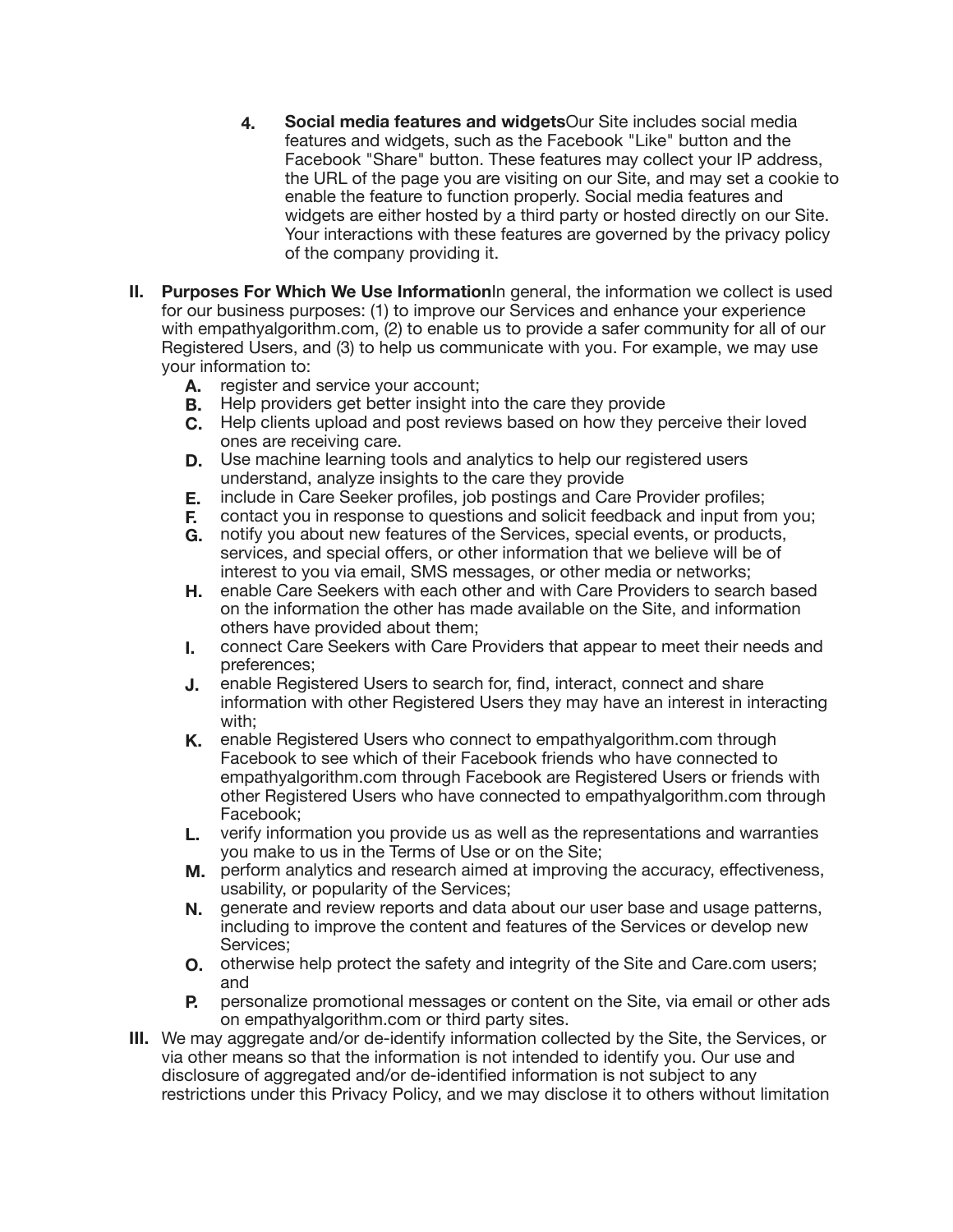for any purpose.

- **IV. How We Share and Categories of Third Parties With Whom We Share Information**In addition to using the information collected by empathyalgorithm.com for the purposes described above, we may also share your information with various third parties, as described below. Please review our sharing policy closely. By using our Site or our Services, you agree to allow us to share the information you provide to us in the ways described below. Your ability to make changes to what information is shared is described below in Section IV.
	- **1. With All Site Visitors and Registered Users**If you are a Care Seeker or a Care Provider, in order to increase your chances of finding a job or finding the care you need, we share with Site Visitors and Registered Users the information that is included in your job posting or profile, aside from your contact information, as well as the following registration information, which we may include in your job posting or profile: your first name, first initial of your last name, city, state, profile picture, and if you are a Care Provider, your gender and, unless you opt-out, your age. With certain exceptions, you choose how much detail you want to include in either your job posting or your profile. We may also share on your profile or job posting any company reviews you have posted on our Site, whether you have connected to empathyalgorithm.com through Facebook, and any connections you have with other empathyalgorithm.com members, including the nature of those connections. If you are a Care Provider and have elected to verify certain information with empathyalgorithm.com or to have a background check performed, we may also disclose that information in your profile as a Registered User in addition to your response rate and any payment or payroll preferences you have indicated. If you post information in a empathyalgorithm.com online group forum,

such as the Working Moms Group, that information may be viewed by any Site Visitor or Registered User who accesses the forum. We may display personal testimonials of Registered Users and other endorsements on our Site or in other marketing materials. These testimonials or endorsements may include information such as the Registered User's first name, first initial of last name, town and state. With a Registered User's consent, we may include their full name.

- **2. Within care providers accounts:** Care providers who provide care and employ caregivers will be able to coordinate and share key information about client's care in accordance with HIPPA laws and guidelines. Each care provider is require to make sure their employees follow the HIPPA guidelines when accessing and sharing pectinate care/health information within the organization.
- **3. With other Registered Users and corporate providers**In addition to the information that is provided to all Registered Users and Site Visitors, Care Provider reviews and references are made available to certain Registered Users. If you are a Care Provider, your phone number may be visible to certain Registered Users if you elect to share it in your profile. In addition, your approximate residential location (through Google map plotting) is made available to certain Registered Users and Site Visitors unless you elect to keep that information confidential. If you are a Care Seeker or a Care Provider, you will appear in search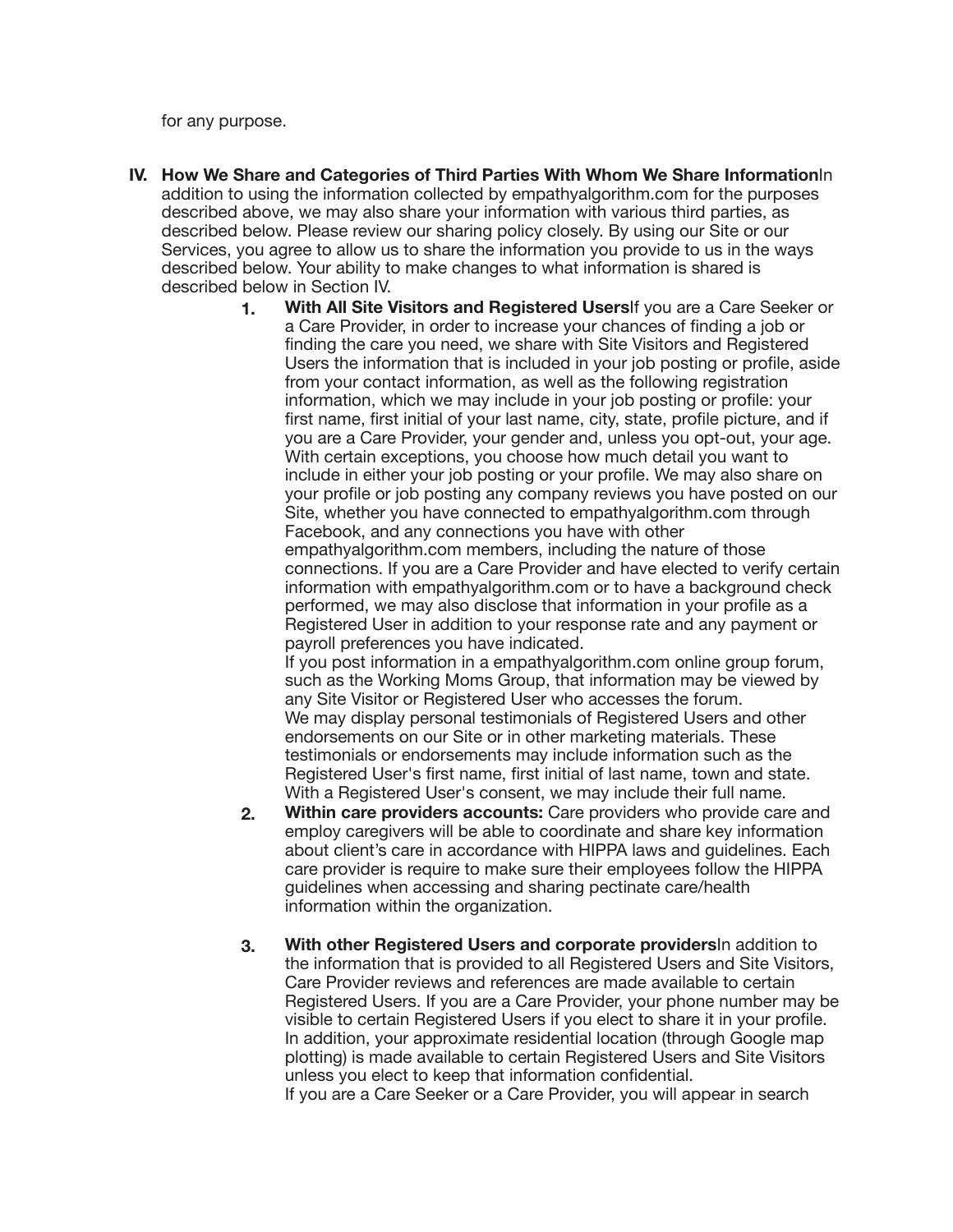result listings if you match the search criteria used by a Care Provider or Care Seeker, as applicable. Similarly, you may appear in emails sent to Care Providers or Care Seekers in your area. Care Seekers may opt-out of being included in Care Provider search results and in certain emails sent to Care Providers. In addition, if you are a Care Seeker and you view the profile of certain Care Providers, those Care Providers will be able to see that you have viewed their profiles unless you opt-out of that information sharing.

If you are a Registered User, your empathyalgorithm.com online status may be made available to other Registered Users unless you elect to keep that information confidential.

If you connect to empathyalgorithm.com through Facebook, we may allow any of your Facebook friends who have connected to empathyalgorithm.com through Facebook to see that you are a Registered User. In addition, other Registered Users who have connected to empathyalgorithm.com through Facebook will be able to see if you are friends with any of their Facebook friends or if you share certain affinities or interests with them.

If you fill out a form to request information from a specific corporate Care Provider, such as a specific day care or tutoring center, the contact information you submit on a form for the provider will be forwarded to that provider. Similarly, if you call a corporate Care Provider directly or click to a corporate Care Provider's site from the empathyalgorithm.com site, any information you provide over the phone or on the provider's site will be provided by you directly to the provider.

In addition, if you utilize our Backup Care Services or the Senior Care Planning Services to obtain information about senior care or other care options for yourself or your loved ones, information you provide empathyalgorithm.com, including contact, health, financial, and other information about yourself or your loved ones may be forwarded to third party Backup Care Providers or Senior Care Services providers that may meet your stated needs and preferences so they may evaluate your needs and preferences and contact you. If you provide information about someone other than yourself, you represent that you have authority to provide us the information and to authorize us to share the information in accordance with the terms of this Privacy Policy. Once provided to a corporate Care Provider, the information is subject to the privacy policies of the corporate Care Provider. Notwithstanding the foregoing, a corporate Care Provider may share information about you and your dependents who are receiving their services, including contact information, utilization information, and medical and health-related information, with empathyalgorithm.com Such shared information would be subject to the terms of this Privacy Policy.

**If we terminate your registration for any reason, we reserve the right to send a notice of your termination to other Registered Users with whom we believe you have corresponded.**

**4. With vendors/service providers**We also share information with vendors with whom we have a contractual relationship and who perform services for empathyalgorithm.com including, without limitation, vendors who provide email, demographic information, or geo-location information services, vendors who perform background checks or Preliminary Membership Screens, vendors who process or accept credit card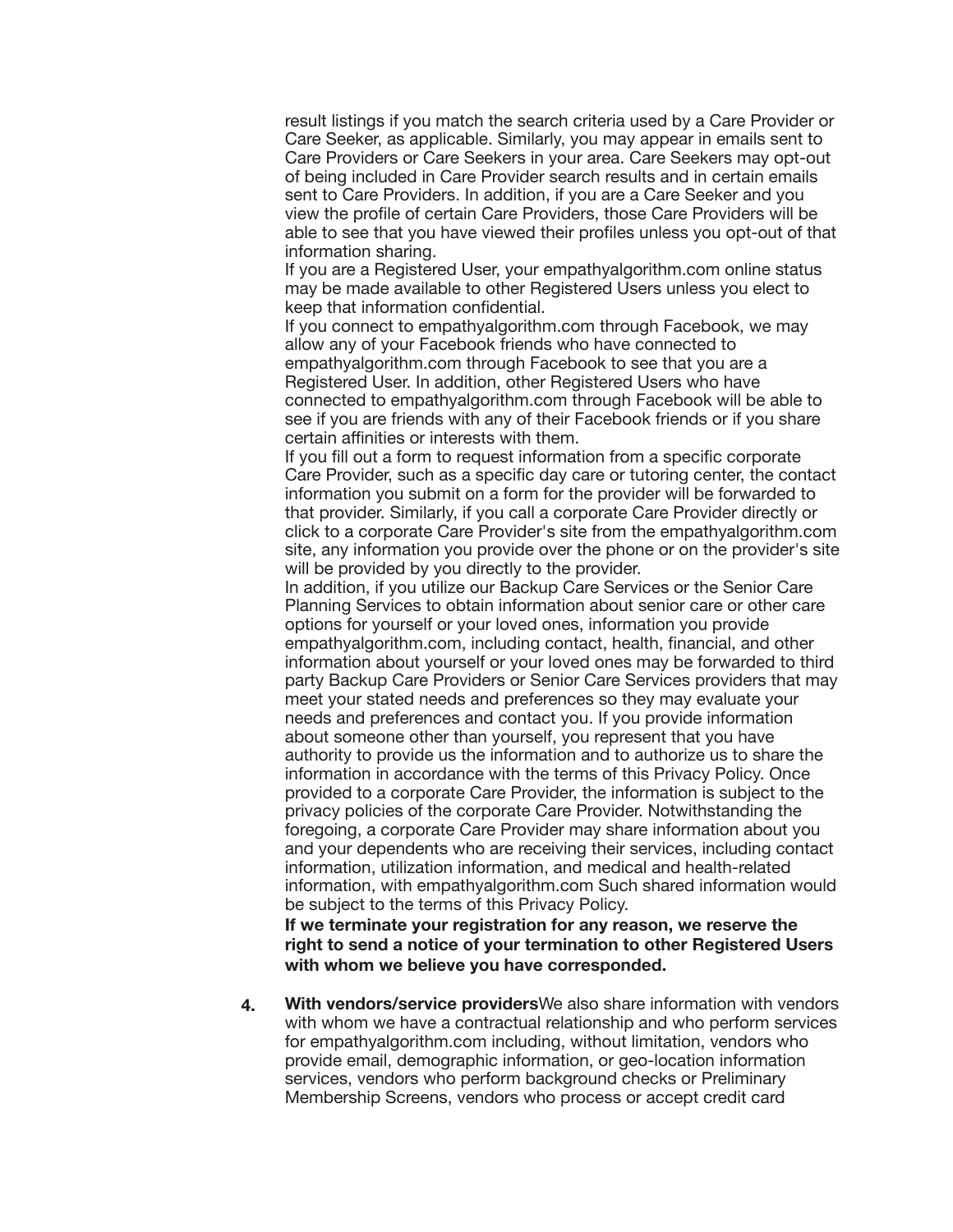payments, vendors who run classified advertising businesses, vendors who send SMS messages to Registered Users' mobile phone numbers. vendors who provide services that enable us and other third parties to detect and prevent fraud, in each case to the extent applicable. In certain cases (such as for vendors who help facilitate our online communication services or provide fraud detection and prevention services), the information we share may include the contents of written and audio messages you send through our online communication platforms.

- **5. With listings in and through Google and other public search engines, social media sites (e.g. Facebook, Google+), and on other third party websites)**In an effort to further facilitate the ability of Care Seekers or Care Providers to find a caregiver or job, selected information contained in Care Seeker job postings and Care Provider profiles, which may include photo, first name, first initial of last name, city, state, and job/provider description, may also be shared with third party search engines, social media sites, and other third party websites or vendors who run classified advertising and other businesses, and thus may be listed in third party web site search results and on third party websites, which would make that information available to the public and allow them to link to your empathyalgorithm.com posting. Registered Users can opt-out of this sharing by adjusting their [account](https://www.care.com/account-preferences-p1016.html)  [settings.](https://www.care.com/account-preferences-p1016.html) If you post information in a empathyalgorithm.com online group forum, such as the Working Moms Group, your content, including your name as the contributor, may be displayed in third party search engine results and available to the public.
- **6. With Facebook if you connect to empathyalgorithm.com through Facebook** If you connect to empathyalgorithm.com through Facebook's API, you may elect to post certain of your activities on empathyalgorithm.com back to your Facebook account. You will be prompted to decide whether or not to share those Care.com activities back to your Facebook account.
- **7. As required by law or for reasons of safety**We may disclose your information when we believe in good faith that such disclosure is appropriate in order to investigate, prevent, or take action regarding possible illegal activities, suspected fraud, situations involving potential threats to the health or physical safety of any person, violations of this Privacy Policy, the Terms of Use, or the Backup Care Terms of Use, and/ or to protect the rights and property of Care.com, our employees, users, and the public. This may involve the sharing of your information with law enforcement, government agencies, courts, and/or other organizations.
- **8. With our affiliates**You acknowledge and agree that we may disclose any of the information we've collected about you to any of our affiliates or subsidiaries for the purposes of providing you with the Services, operating the Site, soliciting you for potential employment opportunities with those affiliates or subsidiaries, and our other commercial purposes, including those of our affiliates and subsidiaries.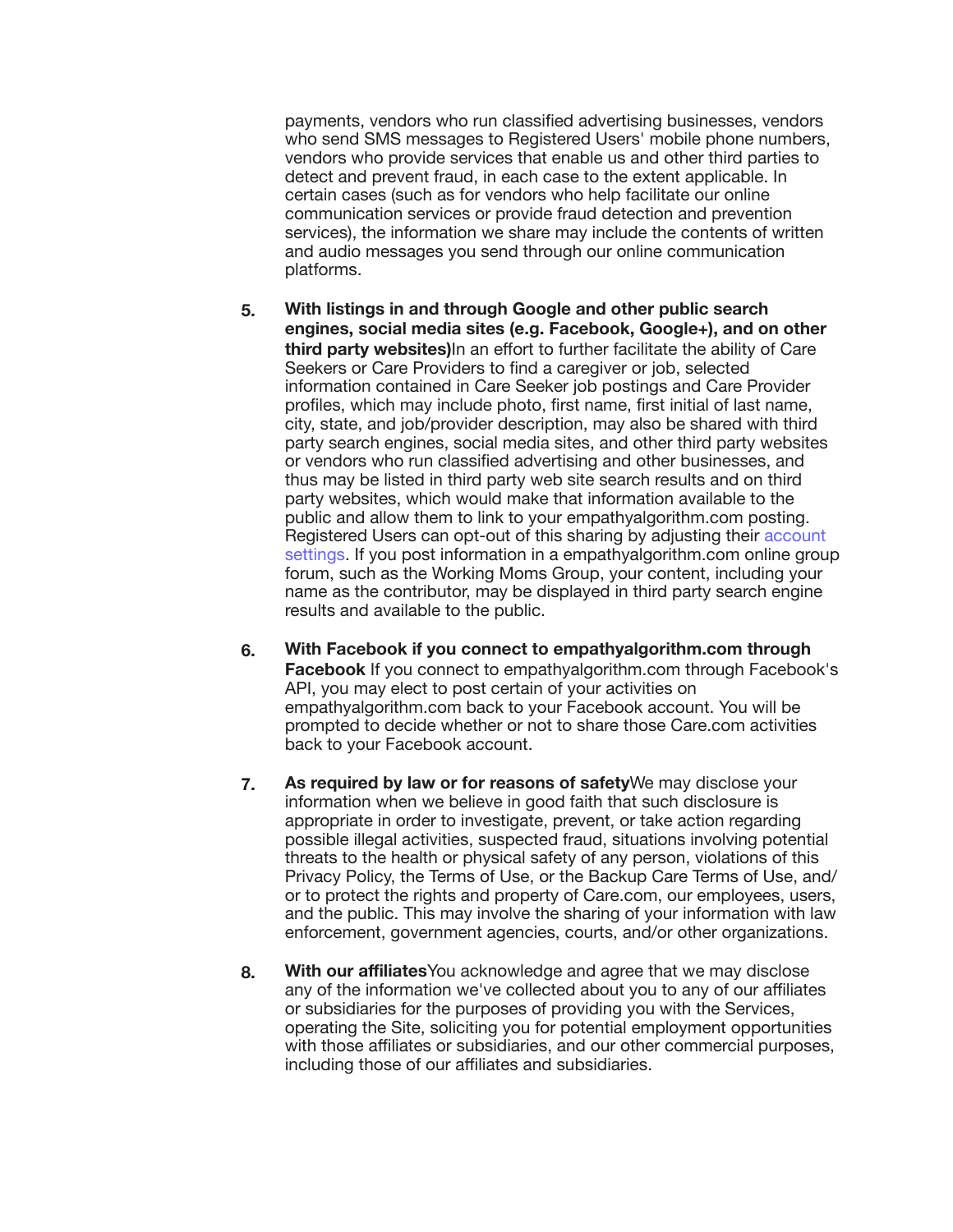- **9. With Your Consent**We also may share your information with a third party if you consent to the sharing.
- **10. Background Checks. Valid License , Valid certifications.** offers various background check services from consumer reporting agencies. A Care Provider can authorize a Motor Vehicle Records Check, Criminal Records Check, Criminal+ MVR Check, or an Investigative Criminal Plus check in response to a request by a Care Seeker who is considering hiring him or her. If you authorize a background check to be run on you in response to a request by a Care Seeker who is considering hiring you, the results of the check will be shared directly with the Care Seeker. If you are a Registered User who has requested a background check through empathyalgorith.com, a statement may be included in your profile to confirm that you have completed that check. The service provider who completes the background check may also send the results to you by email or postal mail. **You acknowledge that sensitive material may be included in your background check, and that you are responsible for providing us and our service provider (if applicable) with correct information.**

Through certain pages of the Site, empathyalgorithm.com may from time to time offer to individuals who may or may not be Registered Users the opportunity to purchase Investigative Criminal or Investigative Criminal Plus background checks on caregivers who may or may not be Registered Users. If you authorize an Investigative Criminal or Investigative Criminal Plus Check to be run on you in response to such a request, the results of the check will be shared directly with the requester. If you are a Registered User of the Site and have requested such a background check, a statement may be included in your profile to confirm that you have completed that check. However, we will not share the check or results with any other Site Visitor or Registered User unless you specifically consent. The service provider who completes the background check may send the results to you by email or postal empathyalgorithm.com also allows care provider to run validity checks on care licenses and state certifications. Empathy-Algorithm-LLC will only use that information to make sure that the registered users are in compliance

- **11. Business transactions**In the event we go through a business transition such as a merger, acquisition by another company, or sale of all or a portion of our assets, your information may be among the assets transferred. You acknowledge and consent that such transfers may occur and are permitted by this Privacy Policy, and that any acquirer of ours or that acquirer's affiliates may continue to process your information as set forth in this Privacy Policy.
- **V. Your Choices Regarding the Sharing of your Personal Information**Registered Users have control over what optional information they choose to share with us when utilizing our Services (such as pictures, certain details in a job description or profile, etc.). In addition, Registered Users have the following opt out choices with respect to the sharing of their information: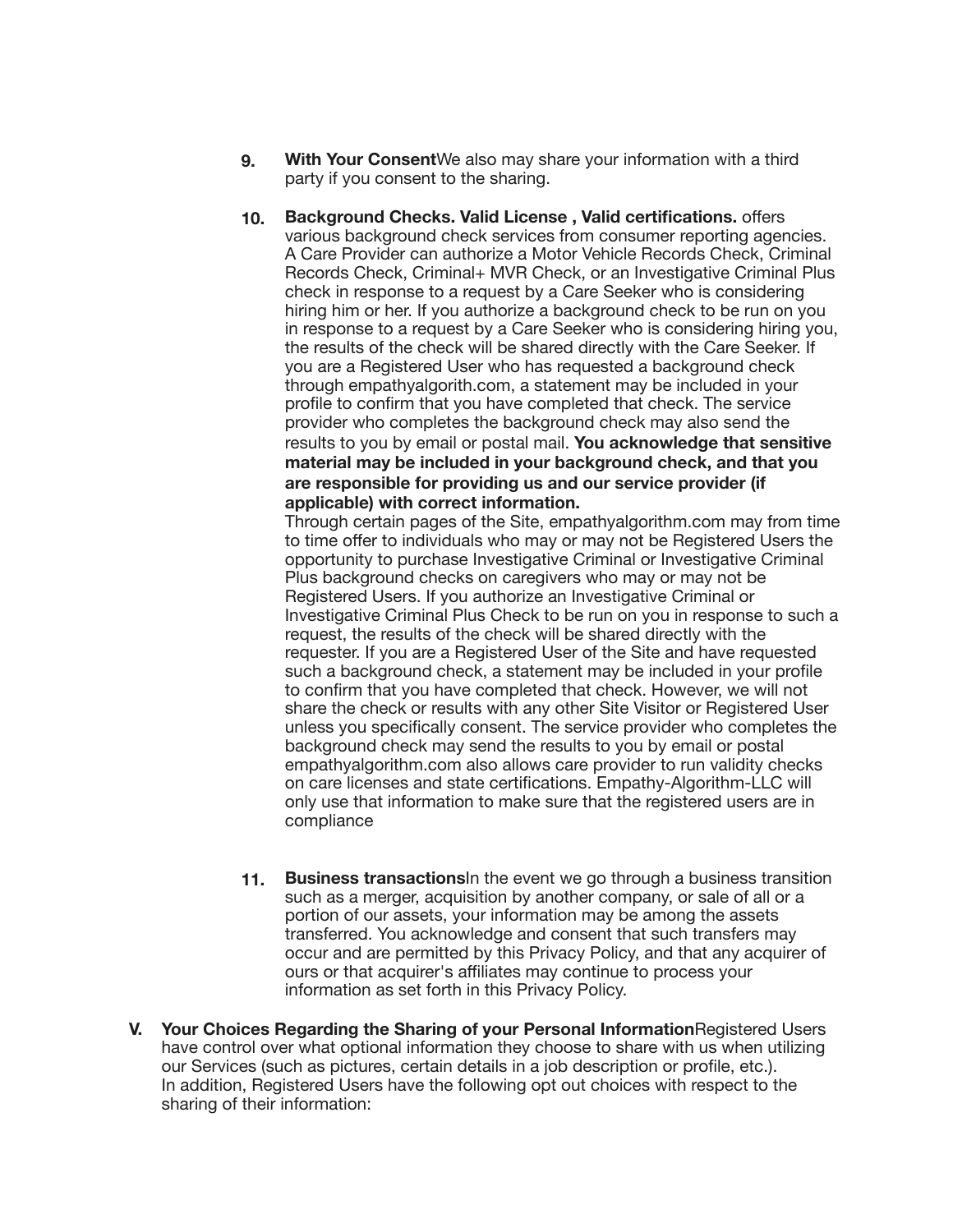- **A.** Care Seekers can opt out of appearing in Care Provider search results and in certain Care Provider emails by adjusting their account settings to not allow Care Providers to initiate contact with them. They can also opt out of allowing Care Providers see that they have viewed the Care Providers' profiles.
- **B.** Users of a [empathyalgorithm.com](http://empathyalgorithm.com) mobile application, who have given empathyalgorithm.com permission to access certain information from their mobile device such as their location or contacts, may subsequently opt out of that information sharing by adjusting the settings in their mobile device.
- **VI.** Except as otherwise provided above, you may email our support team at support@empathyalgorith.com Your opt out preferences will take effect within 10 days of receipt of your request.
- **VII. Your Communication Choices**By becoming a Registered User, you are consenting to receive certain email communications from us, such as special offers, tips and advice, notifications of new Care Seekers or Care Providers in your area, customer surveys and administrative notices.

You have a choice at any time to stop us from sending you emails for marketing purposes by adjusting your settings in your account settings. You also have the option to opt out of receiving certain other emails from Care.com, such as certain educational emails, by adjusting your settings in your account settings. Go to your account settings for a complete list of the email types you may opt out of receiving. You can also opt out of commercial email messages by following the "unsubscribe" link included in these messages. Please note that despite any indicated email marketing preferences, we may continue to send you administrative emails regarding [empathyalgorithm.com.](http://empathyalgorithm.com) including, for example, notices of updates to our Privacy Policy, notifications of new Care Seekers or Care Providers in your area, responses to job postings from Care Providers, and responses to job applications from Care Providers, if we choose to provide such notices to you in this manner

You may also opt-out of receiving unsolicited marketing calls from us regarding your empathyalgorithm.com account by adjusting your settings in your account settings. If you have opted in to receive SMS messages from us but would now like to opt out, you may do so by adjusting your settings in your account settings.

If you are a Care Seeker, certain Care Providers may initiate contact with you directly using the messaging features of the empathyalgorithm.com Site. You have an option at any time to stop permitting Care Providers from initiating contact with you by adjusting your settings in your account settings.

## **VIII.Changing or Removing your Personal Information and Closing your Account**You

can update certain of your information by logging into your account and accessing your account settings. If you would like to remove some of the information you have posted on the Site, such as information you posted in profiles and job postings, you may do so by editing or deleting that item in your My Profile & Setting area or your My Jobs area. To request removal of other information you have voluntarily posted on our Site, such as information you may have posted in online group forums,

support@empathyalgorithm.com In some cases, we may not be able to reasonably accommodate your request to remove your information, in which case we will let you know if we are unable to do so and why.

If you no longer wish to participate in our Services, you may close your account directly through your account settings.

If you close your empathyalgorithm.com account, we will remove your name and other contact and identifiable information from our publicly viewable database. If you close your account, we have no obligation to retain your information, and may delete any or all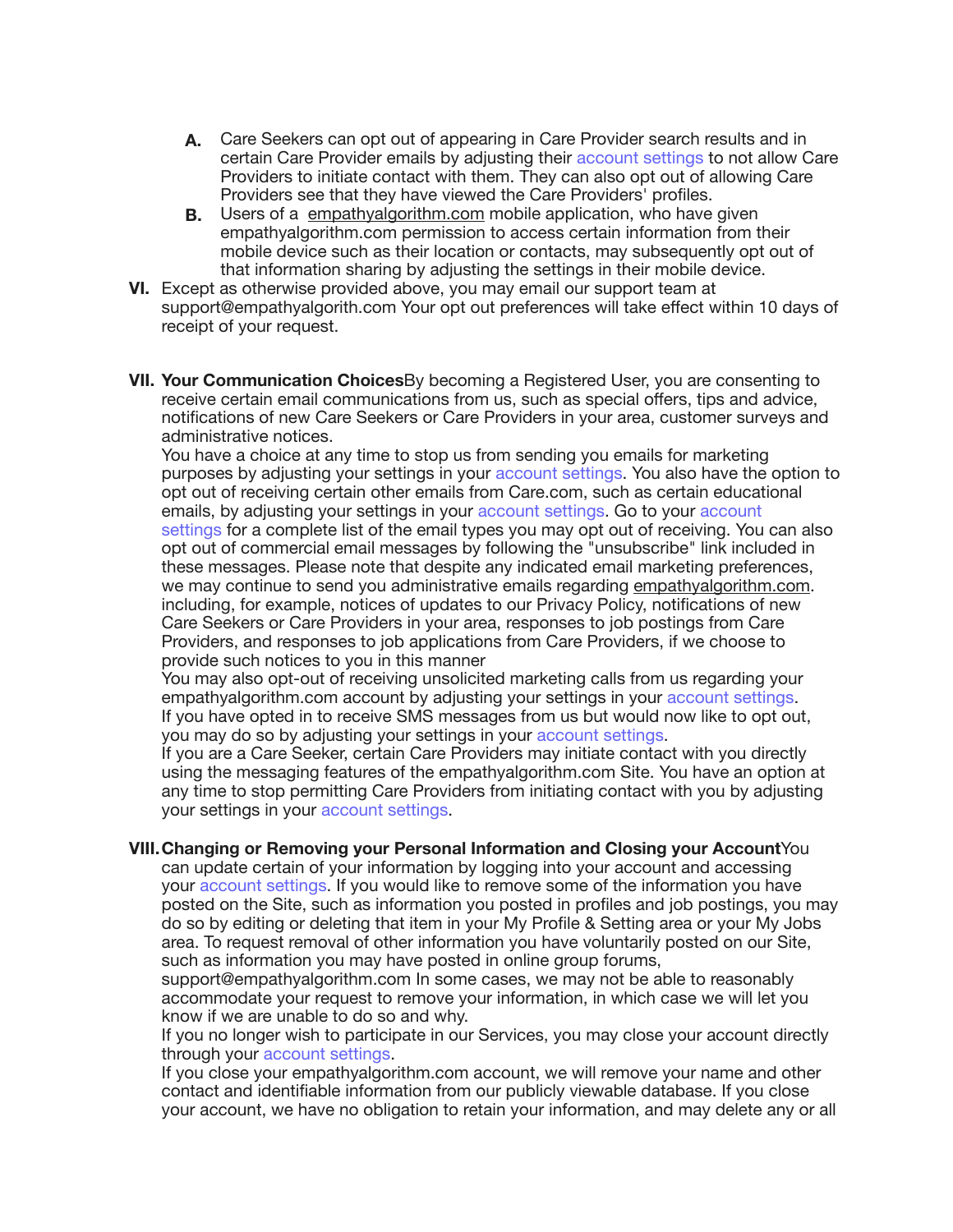of your account information without liability. However, we may retain information related to you if we believe it may be necessary to prevent fraud or future abuse, or for legitimate business purposes, such as analysis of aggregated, de-identified information, account recovery, auditing our records, enforcing our rights and obligations under our agreements, or if required by law. empathyalgorithm.com may also retain and use your information if necessary to provide the Services to other Registered Users. For example, just as an email you may send to another person through an email service provider resides in that person's inbox even after you delete it from your sent files or close your account, emails you send through empathyalgorith.com to other Users, as well as your contributions to Care.com groups, may remain visible to others after you have closed your account. Similarly, other information you have shared with others, or that others have copied, may also remain visible. empathyalgorithm.com disclaims any liability in relation to the deletion or retention (subject to the terms herein) of information, or any obligation not to delete the information. empathyalgorithm.com does not control when search engines update their search index or cache, which may contain certain job posts, profiles or other information that have since been removed from Care.com's Site.

- **IX. Collection of Information from Children empathyalgorithm.**com's Site and Services are not intended for individuals under the age of 14 as care providers. Moreover, if we become aware that we have collected personal information (as defined by the Children's Online Privacy Protection Act) from children under the age of 13, we will take reasonable steps to delete it as soon as practicable. The only exception is if a client or (care recipient) is under 14 and is receiving care such as developmental care services, [empathyalgorithm.com](http://empathyalgorithm.com) will only collect information that will help the provider analyze and provide better care to their clients.
- **X. How We Protect Information**We have implemented a variety of administrative, technical, and physical security measures to protect against the unauthorized access, destruction, or alteration of your information. These safeguards vary based on the sensitivity of information that we collect, process, and store and the current state of technology.

Although we take appropriate measures to safeguard against unauthorized disclosures of information, we cannot guarantee that information that we collect will never be disclosed in a manner that is inconsistent with this Privacy Policy.

- **XI. Links to Other Websites**The Site and Services may contain links to third-party websites and services. However, we are not responsible for the privacy practices employed by those web sites or services, nor are we responsible for the information or content they contain. This Privacy Policy applies solely to information collected by us through the Site and Services; thus when you use a link to go from the Site or Services to a third-party web site or service, this policy is no longer in effect and the privacy policy of such thirdparty site or service will govern.
- **XII. Changes to Our Privacy Policy** empathyalgorithm.com reserves the right to change this Privacy Policy and our Terms of Use at any time. We will notify you about and provide you with choice about material changes to this Privacy Policy or in our practices as required by applicable law. Material changes will go into effect 30 days after we notify. Non-material changes or clarifications will take effect immediately upon posting of the updated policy on our Site. You should periodically check for updates. for updates. Your use of the Site or the Services after such effective date will constitute acceptance by you of such changes.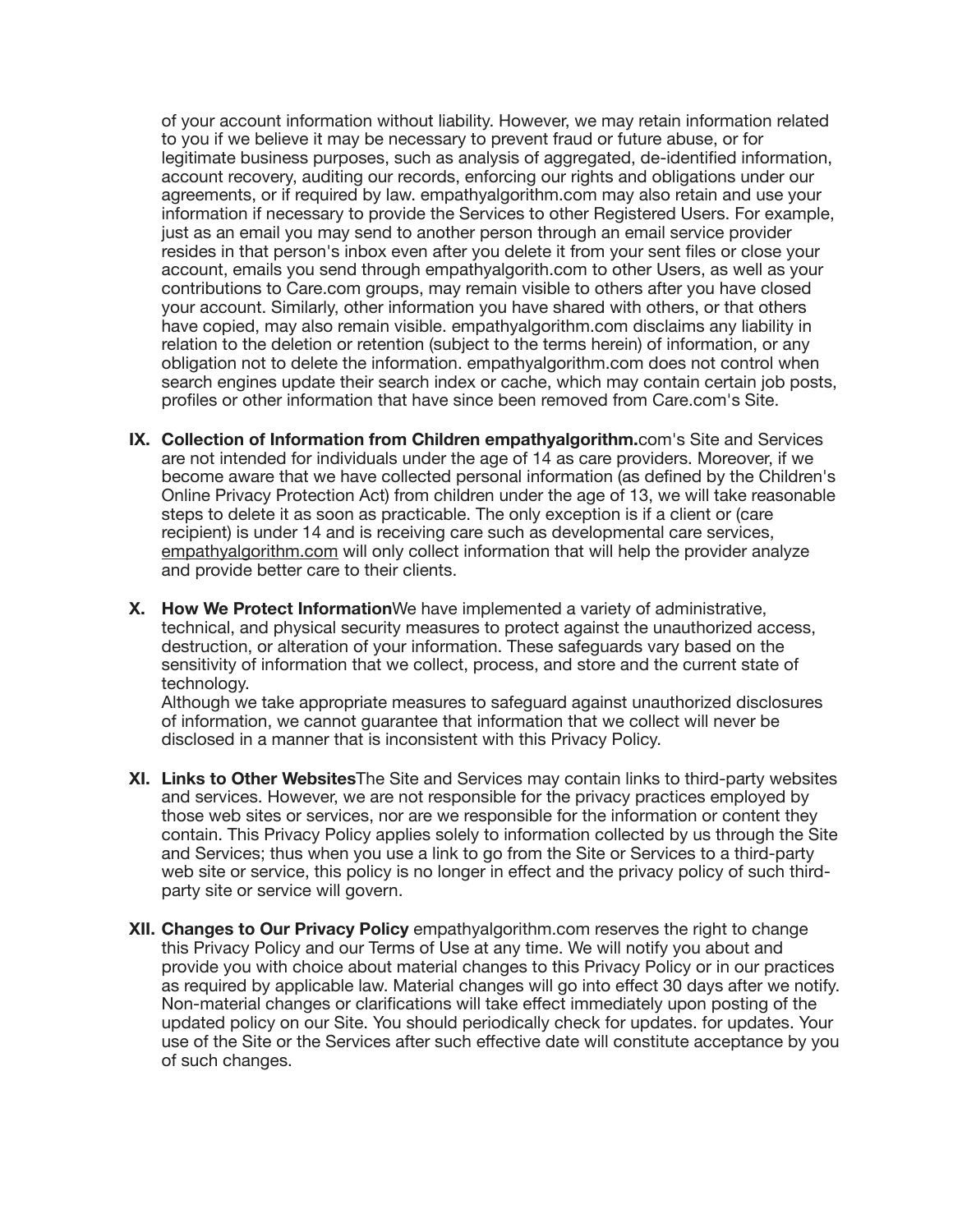**XIII.Privacy Information for California Residents**If you are a California resident, California law requires us to provide you with some additional information regarding how we collect, use, and share your "personal information" (as defined in the California Consumer Privacy Act ("CCPA")).

**Categories of personal information we collect.** Throughout this Policy, we discuss in detail the specific pieces of personal information we collect from and about our users. Under the CCPA, we are also required to provide you with the "categories" of personal information we collect as defined by California law. The categories we collect depending on the types of services you use are:

- **A.** identifiers (such as name, address, email address);
- **B.** commercial information (such as transaction data);
- **C.** financial data (such as payment method details and billing address);
- **D.** internet or other network or device activity (such as browsing history or usage information);
- **E.** geolocation information (e.g., your approximate location based on IP address, or precise location with your consent);
- **F.** inference data about you (e.g., the additional services or advertising we think would be of most interest to you based on your interactions with us);
- **G.** professional or employment-related data (e.g., if you are a Care Provider, your references and employment history);
- **H.** education information (e.g., if you are a Care Provider, your level of education);
- **I.** legally protected classifications (such as gender or information obtained from a background check, where applicable);
- **J.** physical characteristics or description (e.g., photos you choose to upload to your job postings or profile);
- **K.** sensory or visual information (e.g. if you provide us this information in connection with senior care planning or child care)
- **L.** medical information (e.g. if you provide us this information in connection with senior care planning or child care); and
- **M.** other information that identifies or can be reasonably associated with you (e.g., registration and log-in information).
- **XIV.**Please note that specific pieces of your personal information may belong to more than one of the above referenced categories.

**How we source, use, and share these categories of personal information.** We source, use, and share with third parties the categories of personal information we collect from and about you consistent with the various business and operational purposes we discuss throughout this Policy and for the business and operational purposes of our service providers in accordance with the CCPA. Please note that the CCPA sets forth certain obligations for businesses that "sell" personal information to third parties. We do not engage in such activity and have not engaged in such activity in the past twelve months from the effective date of this Policy.

**CCPA Rights Disclosure.** If you are a California resident, the CCPA allows you (or an authorized agent acting on your behalf) to make certain requests related to your personal information. Specifically, the CCPA allows you to request us to:

**A.** Inform you about the categories of personal information we collect or disclose about you; the categories of sources of such information; the business or commercial purpose for collecting your personal information; and the categories of third parties with whom we share/disclose personal information. Such information is also set forth in this Policy.